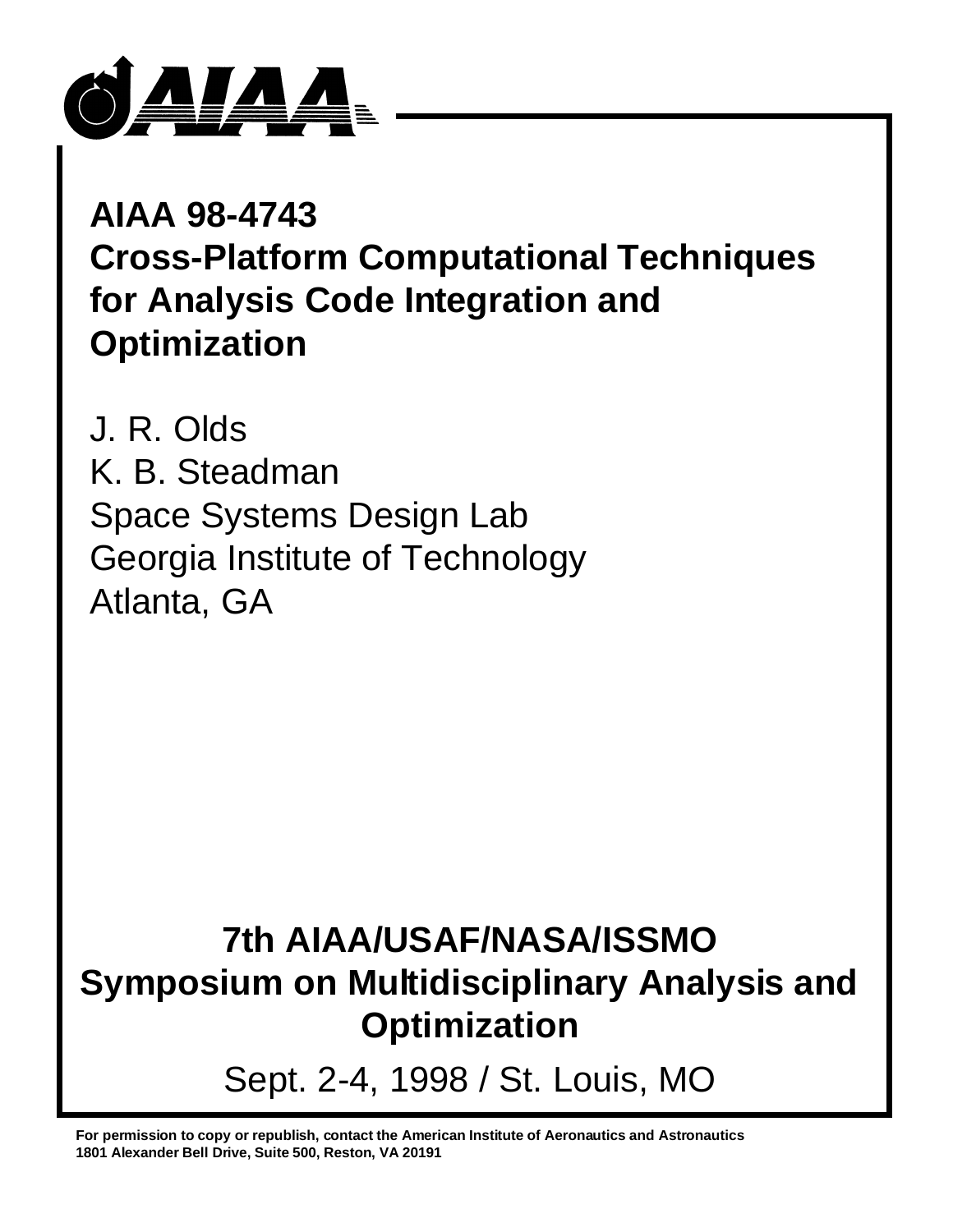# **Cross-Platform Computational Techniques for Analysis Code Integration and Optimization**

Dr. John R. Olds† Kimberly B. Steadman†† Space Systems Design Laboratory School of Aerospace Engineering Georgia Institute of Technology, Atlanta, GA 30332-0150

# **ABSTRACT**

Following NASA's lead in Intelligent Synthesis Environments, advanced vehicle design communities are beginning to explore automated, distributed computing frameworks for integrating disciplinary analysis tools. These design frameworks allow collaborative design teams to take advantage of distributed expertise and existing legacy codes, while retaining some of the automation and optimization capability of monolithic synthesis tools and simple subroutines. A key capability in making these frameworks a reality will be the ability to integrate and access contributing analysis codes running on different computing platforms and in various remote locations.

This paper reports a cross-platform technique for integrating Microsoft Excel® spreadsheets into UNIXbased computing frameworks. Specifically, a combination of UNIX shell scripts, telnet connections via the Internet, and Applescript® is used to remotely execute an Excel spreadsheet hosted on a Macintosh® computer and return results to a executive program running on a UNIX workstation. Sample scripts and integration procedures are outlined. Examples are given in which the technique is used to remotely drive a launch vehicle costing spreadsheet under the control of grid search and genetic algorithm optimization techniques hosted on a UNIX workstation. Advantages and disadvantages of the present technique are discussed.

Copyright ©1998 by John R. Olds and Kimberly B. Steadman. Published by the American Institute of Aeronautics and Astronautics with permission.

#### **BACKGROUND**

NASA is taking a lead role in developing advanced engineering environments for complex aerospace systems as part of its Intelligent Synthesis Environment (ISE) and Collaborative Engineering Environment (CEE) initiatives. The goals are to reduce design cycle times, increase the fidelity of information available early in the design, and reduce life cost of the system by optimizing the initial design and avoiding costly design changes during the latter stages of the process. Key elements of these new initiative are infrastructures for distributed collaboration, rapid synthesis and simulation tools, nontraditional analysis and optimization methods, and immersive simulation environments<sup>1,2</sup>. Future infrastructures for distributed collaboration will take advantage of high speed networks to link people and computers at geographically distributed design centers of excellence. Product Design Centers (PDC) and Concept Design Centers (CDC) are already being setup at various NASA field centers as a precursor to this new collaborative environment.

In today's conceptual aerospace design environments, system synthesis is typically performed by monolithic synthesis codes or by manual iteration among a group of higher fidelity legacy codes operated by a team of disciplinary experts. Monolithic synthesis tools are highly integrated, standalone programs that contain a number of internal modules or subroutines for treating each disciplines. While reasonably fast, monolithic tools do not benefit from the creative input of a larger design team and typically make compromises in analysis detail. That is, they are not truly collaborative. On the other extreme, design teams operating in a manually iterated synthesis environment have the advantage of using higher fidelity legacy codes, but data exchange between

<sup>†</sup>  *- Assistant Professor, School of Aerospace Engineering, Senior member AIAA.*

<sup>††</sup> *- Graduate Research Assistant, School of Aerospace Engineering, Student member AIAA.*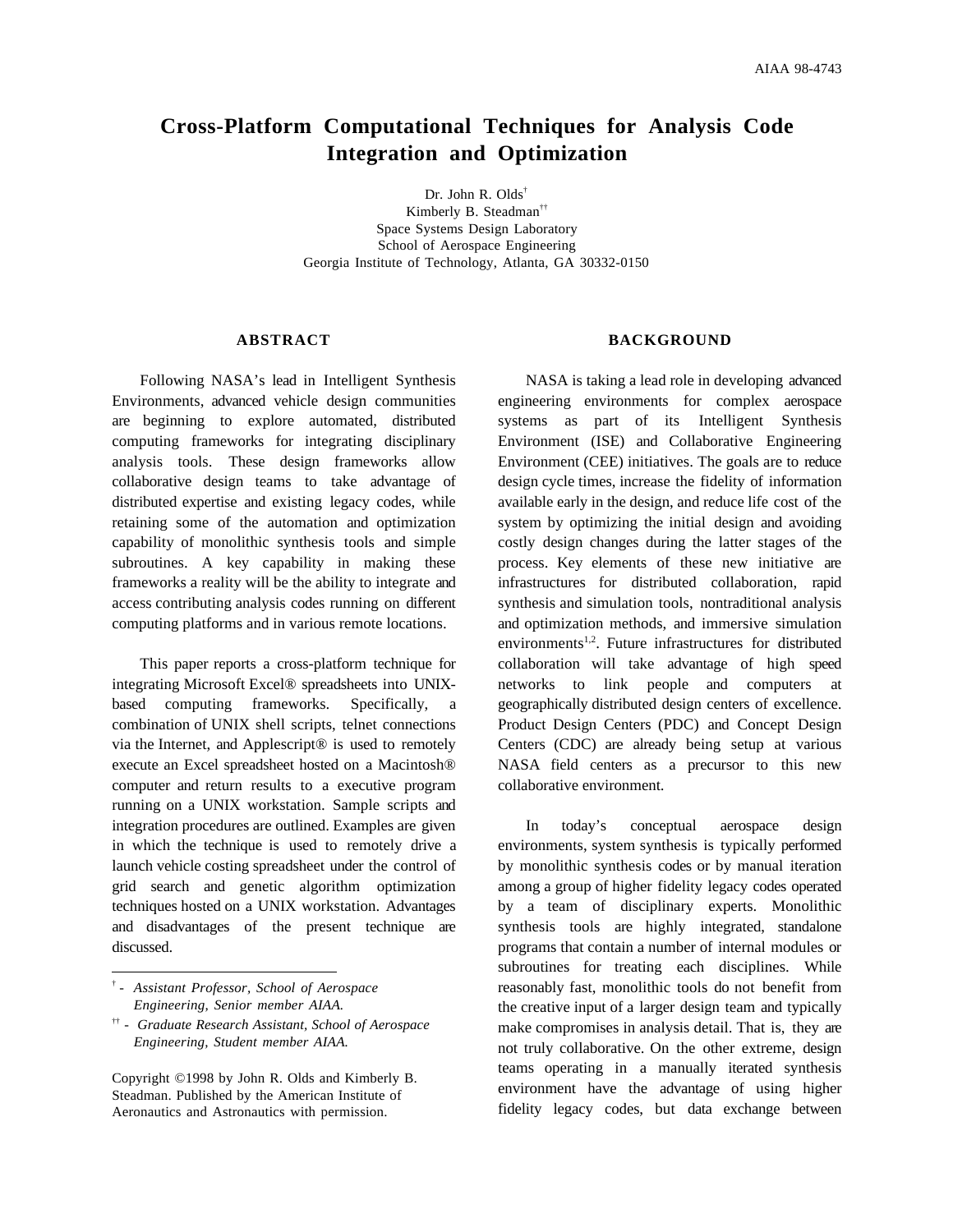individual disciplinary analyses is often slow and cumbersome. For example, finite element structural analysis and computational fluid dynamics analysis may be conducted by different engineers on different computing platforms in different states. As a result, designs are difficult to fully optimize or even completely iterate to convergence in some cases.

New computational frameworks for collaborative design promise to combine the best features of monolithic synthesis tools and manually iterated design environments. Small custom pre- and postprocessing codes called 'wrappers' are written to automate much of the data entry and data extraction from existing (legacy) or new high fidelity disciplinary analysis tools. Once wrapped, these analysis tools become 'agents' to be integrated into the overall design framework. Disciplinary experts remain involved in the design process by setting up analysis tools, creating and modifying required wrappers, validating data ranges during the design process, and monitoring their own analysis results.

Computational frameworks often use scripting and telnet and remote shell commands via the Internet to allow the agents to be resident on various computing platforms and in various geographical locations (e.g. various NASA field center CDC's and PDC's). The design process can be managed by a World Wide Webbased or custom executive program that allows the designer to remotely execute each contributing analysis, perform multidisciplinary design optimization, view key data, and monitor the status of the design process. Taken together the analysis agents, the executive program, the framework connecting them, and associated databases and scripts are called a design architecture. In practice, the terms architecture and framework are often used interchangeably. Mature, robust design architectures and frameworks will be a key component of NASA's Intelligent Synthesis Environment. Several research teams and private companies are actively working in this area.

# **INTRODUCTION**

The Space Systems Design Lab (SSDL) at Georgia Tech is one component of the school's Center for Aerospace Systems Analysis (CASA). The focus of the SSDL is advancing conceptual design of space systems — particularly reusable launch vehicles — by developing new design-oriented disciplinary analysis tools, new design processes, multidisciplinary design optimization techniques, and computational frameworks for collaborative design. Graduate students participate in various space systems design projects (design applications) and take advantage of collaborative and concurrent engineering methods.

A current research goal at SSDL is to develop and evaluate a computational, collaborative design architecture for launch vehicle design in a research environment. To parallel the needs of future design teams, the SSDL framework will contain geographically distributed agents, heterogeneous computing platforms (UNIX, Mac, Wintel), and a variety of legacy codes (custom Fortran and C codes, proprietary executables, and desktop computer-based spreadsheets). A companion paper to this one also given at this conference (reference 3) describes the current state of the SSDL architecture, includes results from applications examined to date, and summarizes a comparison between a web-based interface and a custom executive developed elsewhere at Georgia Tech called IMAGE<sup>4</sup>. The research reported in the present paper was a necessary precursor to many of those applications.

In the advanced space vehicle design community, many engineers rely on Microsoft Excel® spreadsheets to conduct their disciplinary analyses. Notable among the disciplines using Excel spreadsheets are cost estimation, ground operations, and mass properties estimation. These spreadsheets can be custom applications or accepted tools used throughout the disciplinary community, and they are almost always executed on the analyst's own desktop personal computer (either Macintosh® or PC). However, disciplines such as trajectory optimization, aerodynamic analysis, and system-level optimization are often performed on UNIX workstations.

To integrate Excel spreadsheets into future collaborative design frameworks, a new wrapper must be developed and tested that enables cross-platform data exchange. This spreadsheet agent can subsequently be used as a 'building block' in more complex frameworks. The goal of the present research was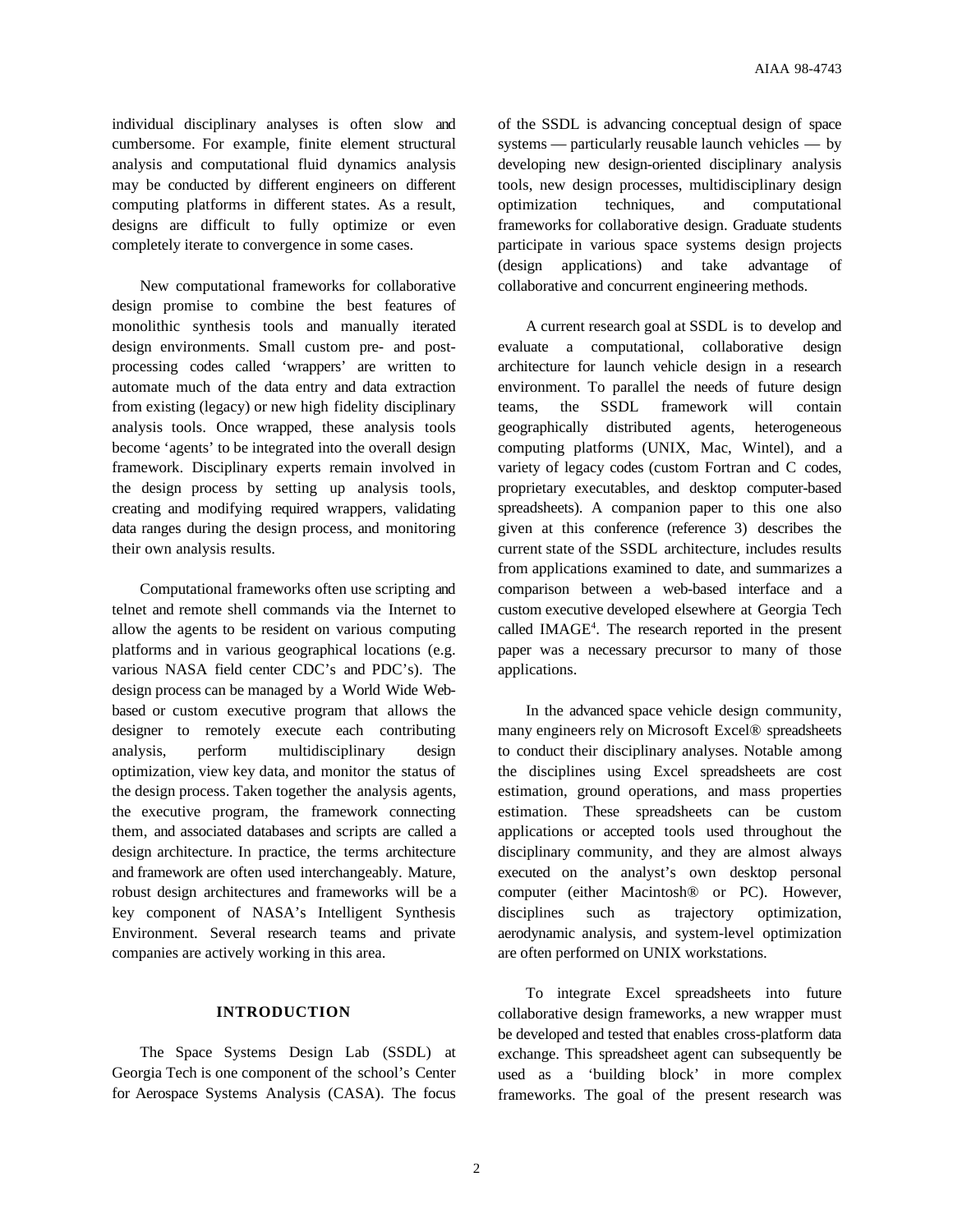therefore to develop the required scripts and wrappers to demonstrate cross-platform execution and optimization of a typical Microsoft Excel spreadsheet running remotely on a personal computer when driven by a UNIX workstation. Since a cross-platform technique for integrating remote Wintel-based PC codes has already been described by previous researchers<sup>5</sup>, the present research only addressed Excel spreadsheets running on Macintosh computers. The resultant technique and scripts are described below. Two example optimization problems are also described.

#### **APPROACH**

Our approach depends on three key components, 1) Applescript to automate execution of Excel on the Macintosh, 2) 'Expect' shell scripting on the UNIX workstation to control the data exchange, and 3) Script Daemon® on the Macintosh to accept a telnet connection and route Applescript commands (figure 1). This approach makes use of existing capabilities, but does require some amount of custom programming to complete the integration. The authors do not suggest that this is the only integration approach or the best, but it has proven useful in subsequent architecture work in the SSDL.



*Fig. 1. Cross-platform Framework Investigated*

# *Applescript*

Applescript is a scripting language that is included with the Macintosh operating system. It allows the user to script a series of commands to control the operation of scriptable applications, including Microsoft Excel. Applescript commands exist for opening and closing a given spreadsheet, changing workbooks, entering data in individual cells, recalculating iterative results, and extracting data from resultant cells. A sample script written in Applescript is shown below. It opens Microsoft Excel, opens a spreadsheet, and returns the value of a certain cell. Application keywords appear in **bold** type.

**tell** application "Finder" activate select file "Microsoft Excel" **of** folder "Microsoft Excel 5" **of** folder "MS Office" **of** startup disk open selection **end tell tell** application "Microsoft Excel" Activate Open "Aldrin:Hyperion W&S 20k LEO" Select Range "R4C3" **set** MR **to** Value **of** ActiveCell **set** result **to** MR **return** result Close ActiveWorkbook **end tell**

In the sample script above, the 'Select Range' command selects a specified cell of the spreadsheet. Then the '**set**' command assigns the value or number contained in that cell to a variable name specified in the script. In this case it sets a variable 'MR' to the value of cell 'R4C3' (row 4 column 3). Similar commands can be used to input values into cells.

While the syntax of Applescript is relatively easy to learn, the task of writing Applescripts is made even easier though the use a free companion utility called Script Editor. Script Editor has a 'record' function that allows the user to manually perform an operation while the Script Editor automatically generates the associated Applescript code. Once the code has been generated, it can be edited or modified as necessary in the Script Editor. Applescripts can be executed in a line-by-line interpreted fashion (inside Script Editor) or can be saved as a run-only executable mini-application independent of the Script Editor. For ordinary uses, Applescripts are resident on a local Macintosh computer and are used to simplify repetitious tasks on that same computer.

The standard set Applescript commands are fairly complete and the majority of Excel functions can be accessed via those Applescript commands. For more difficult operations, a third-party commercial product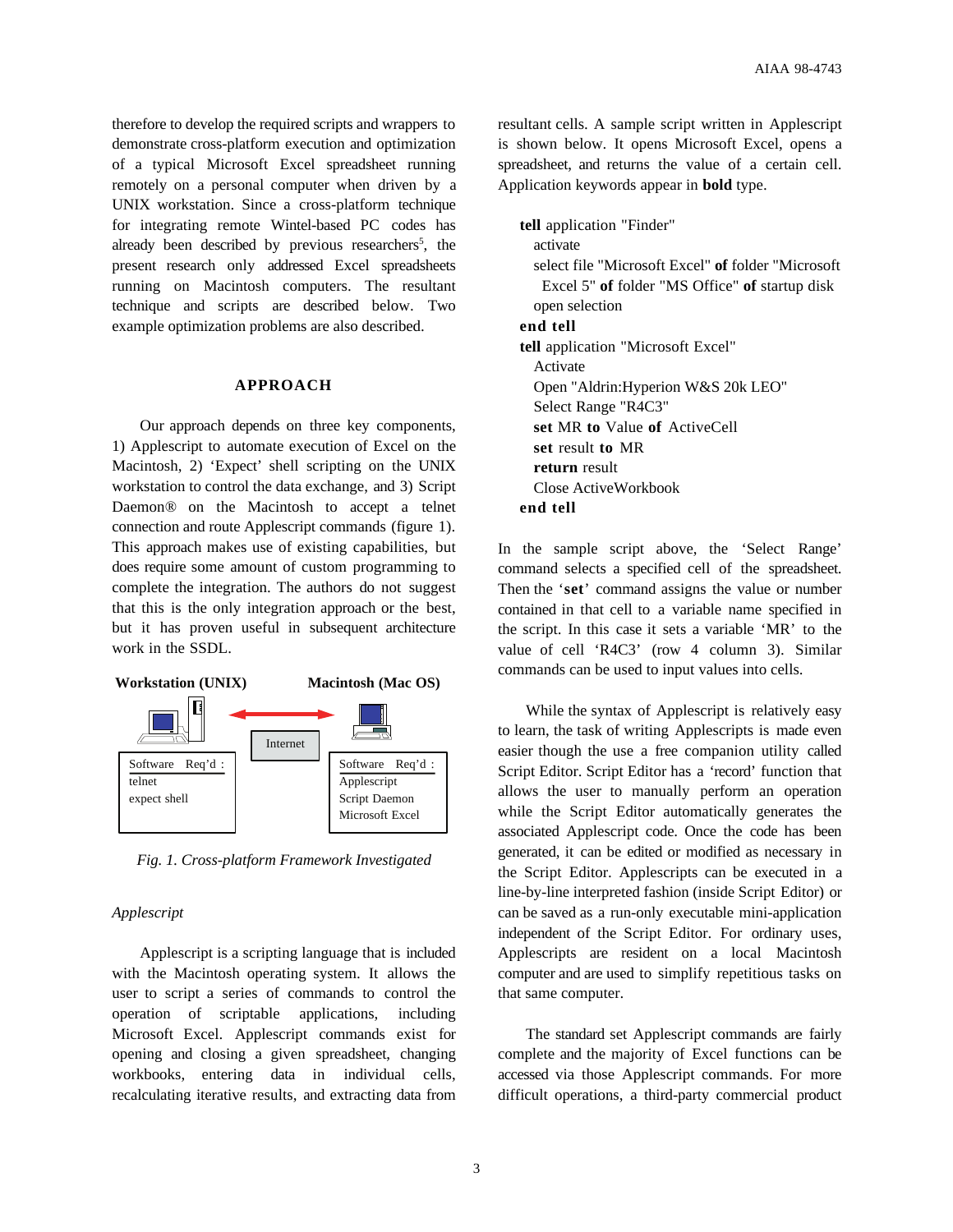called PreFab Player® adds additional functionality to Applescript. The authors have found PreFab Player necessary to execute several functions in the newest version of Microsoft Excel (e.g. accessing Excel's built-in Solver tool or typing individual keystrokes). PreFab Player is a background application that can be activated from within Applescript to perform a variety of intricate menu, button, and keyboard commands.

# *Expect Shell Scripting*

The 'Expect' subsystem is a free command shell available for UNIX workstations similar to the more standard k shell or c shell. It can either be a command line interface to the workstation, or can be used as a UNIX scripting language. Unlike other more common shells, Expect (as the name implies) has the built-in ability to wait for certain prompts or text strings, and then respond with a return string or character. Hence it is well suited to scripting a process that typically requires some user interface (e.g. a login process or a text based analysis tool with several prompts). A sample Expect script is given below. It logs onto a remote Macintosh using a telnet process, then sends a set of Applescript commands, and writes a result to an output file.

#!/usr/bin/expect –f set infile "ssdl.inp" source \$infile spawn –noecho telnet **\$mac\_host**

```
expect {Username}
send $user\n"
stty -echo
expect {Password*}
expect -timeout 1
send "$password\n"
stty –echo
```
expect  $\{>\^*\}$ send "tell application \"Microsoft Excel\"\n" send "*…more Applescript commands*...\n" expect  $\{>\^*\}$ send "**\$result\_abbr**\n"

set result "[lrange \$expect\_out(buffer) 1 1]" puts **\$outfile\_id** "\$result" send "/quit\n"

In this script, string variables in **\$bold** are defined in the input control file, ssdl.inp. The pairs of 'expect' and 'send' commands serve as listen and respond commands throughout the remote telnet session. After the script is remotely executed on the Macintosh computer, the desired result variable is forced to be echoed to the Expect script buffer where it is captured and written to an output file. This script can be saved as a text file and executed from the command line of a UNIX workstation by typing its filename.

# *Script Daemon (for the Macintosh)*

As discussed earlier, Applescript works well on a local Macintosh, but for the cross-platform environment envisioned in the current research, a way was needed to compose Applescript commands on the UNIX workstation and then send them to the Mac for execution. A small piece of software called [Peter's] Script Daemon does exactly that. Script Daemon is available on the Internet for public download from a variety of Macintosh users group sites. It is a small application that runs in the background on a networked Macintosh. It monitors the telnet port for connection attempts and validates the user with a username and password (the same username and password that allows owner-level access to Appleshare functions). Once a remote user is logged in, Script Daemon accepts Applescript commands and can access any scriptable application that has been loaded into memory. The following non-Applescript commands are also accepted by the Script Daemon<sup>6</sup>.

/HELP - list the commands /EXEC - allows you to enter a multi-line Applescript script. A period (.) typed on a line by itself signals the end of the script.

/QUIT - closes the telnet connection

In particular, the /EXEC command allows multi-line scripts to be 'collected' by Script Daemon one line at a time until a single period (.) is set on a line by itself. At that point, the entire script is executed and the outputs are returned. The result is completely remote operation of a Macintosh Excel spreadsheet from any host computer (anywhere on the Internet) that can initiate a telnet connection.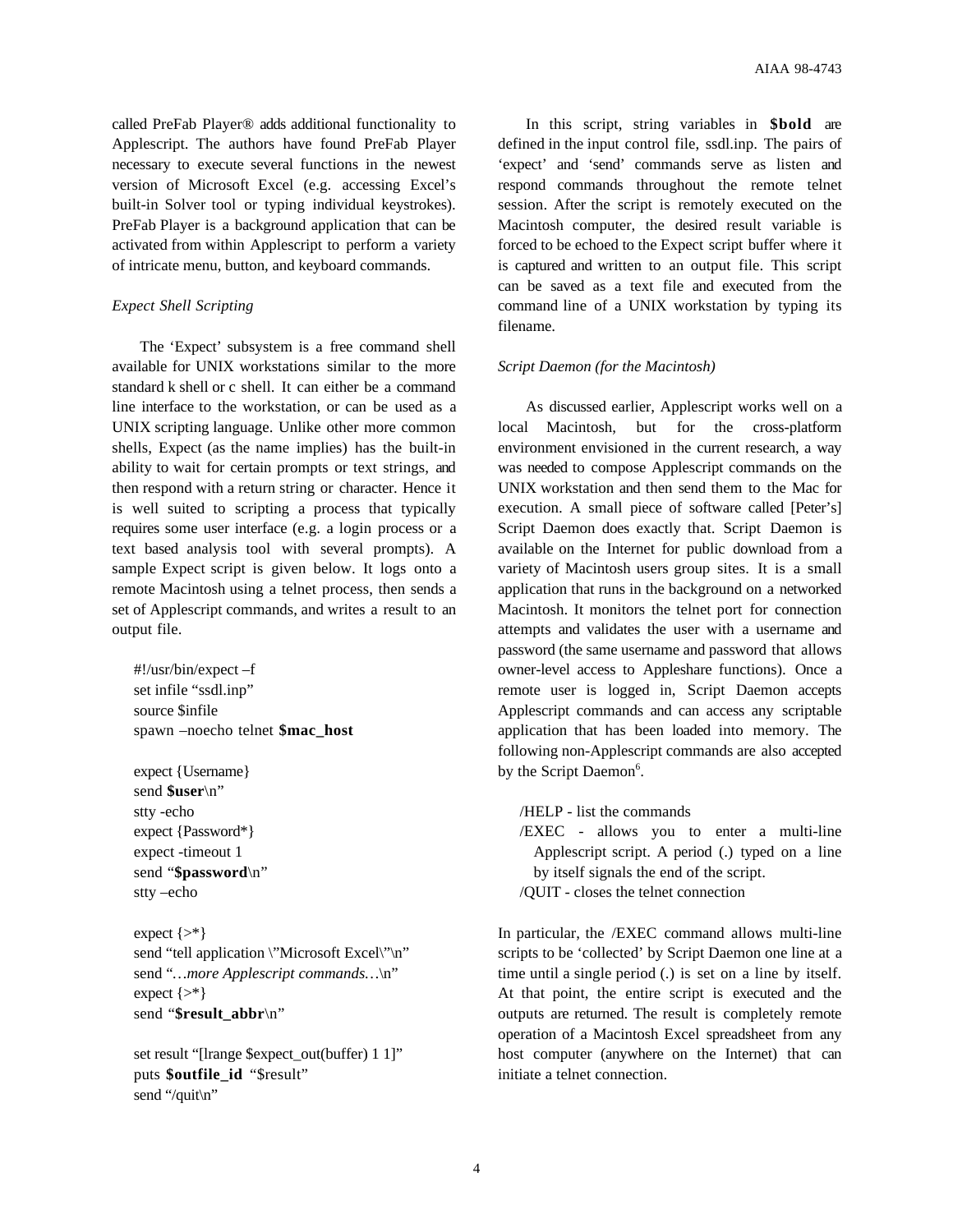# *Integrating the Components*

For the UNIX-Macintosh framework described here, a set of Applescript commands are first created for Excel to serve as a template for remote execution. The disciplinary expert in charge of the spreadsheetbased analysis often provides this file based on his or her normal data entry tasks. The template Applescript file is then transferred to the UNIX workstation and integrated into the Expect script. Input variable values (originally just dummy placeholders in the Applescript) are replaced with input variable names that will be dynamically replaced with new numerical input data as the design progresses. Once this preparatory work is complete, cross-platform execution of the spreadsheet is possible. The Applescript and Expect scripts are pre- and post-processing wrappers for the Excel spreadsheet. Taken together, they serve as a remote agent for disciplinary analysis.

To execute the spreadsheet agent from the UNIX workstation, the user simply creates the input file (here, ssdl.inp) with the appropriate host, username, password data as well as the current values of the design variables to be remotely entered into the spreadsheet. The Expect script is then executed from the UNIX command line. Expect opens a telnet session to the Macintosh (specifically, the Script Daemon application), sends the individual Applescript lines from the template (while substituting any new variable values), waits for Excel to perform the analysis, and collects the results that are returned. The spreadsheet results are then available in the output file on the workstation. If the number of input variables is limited, the Expect script can be modified to accept inputs directly from the command line (e.g. "runscript 400 4.5 1500 6.75"). Alternately, the Expect script can be called as an agent in a larger and more complex collaborative architecture — even from a web-based executive.

# **APPLICATIONS**

To test and evaluate the integration methods proposed on a relevant problem, two sample frameworks were created. The disciplinary analysis modeled in both cases was the launch vehicle life cycle cost and economics discipline. An existing Excel-based

analysis tool called CABAM was used as the spreadsheet model. In the first application, a modified Expect script was used to perform a full factorial grid search of four key price values in CABAM and record the results. In the second case, the CABAM agent was 'called' from within a Genetic Algorithm (GA) program on the workstation to optimize the same four price values.

Both problems required some amount of custom Expect programming on the UNIX workstation, but the CABAM spreadsheet and the Applescript part of the wrapper remained the same in both cases. It typically took even a skilled programmer 2-6 hours to configure the wrapper scripts for each application. This custom setup time is a minor drawback of the proposed integration technique.

# *CABAM*

CABAM (Cost and Business Analysis Module) is an Excel spreadsheet tool developed at Georgia Tech to perform life cycle cost and revenue simulations for advanced launch vehicle concepts<sup>7</sup>. Like other cost models used in advanced design, it uses weight-based cost estimating relationships to determine much of the non-recurring cost. Facilities, operations costs, financing costs are all determined using cost estimating algorithms. To determine potential revenue, CABAM combines a user-input pricing strategy with price-elastic traffic models to determine the number of flights the vehicle flies and the revenue per flight. The cost stream and the revenue stream are combined and (after taxes are assessed) used to predict key economic indicators for the simulation like Internal Rate of Return (IRR), Net Present Value (NPV), breakeven year, and maximum debt.

CABAM requires a number of initial inputs such as vehicle component weights, complexity factors, financing rates and debt-to-equity funding ratios. Once the cost analyst as set up CABAM for a given launch vehicle, a typical task is to adjust the pricing strategy to maximize the economic performance (typically maximum IRR). Increasing the launch prices offered to the market stifles market growth and loses market share to competition. Decreasing launch prices reduces profit margin for each flight. Selecting the best prices is a discipline-level optimization problem within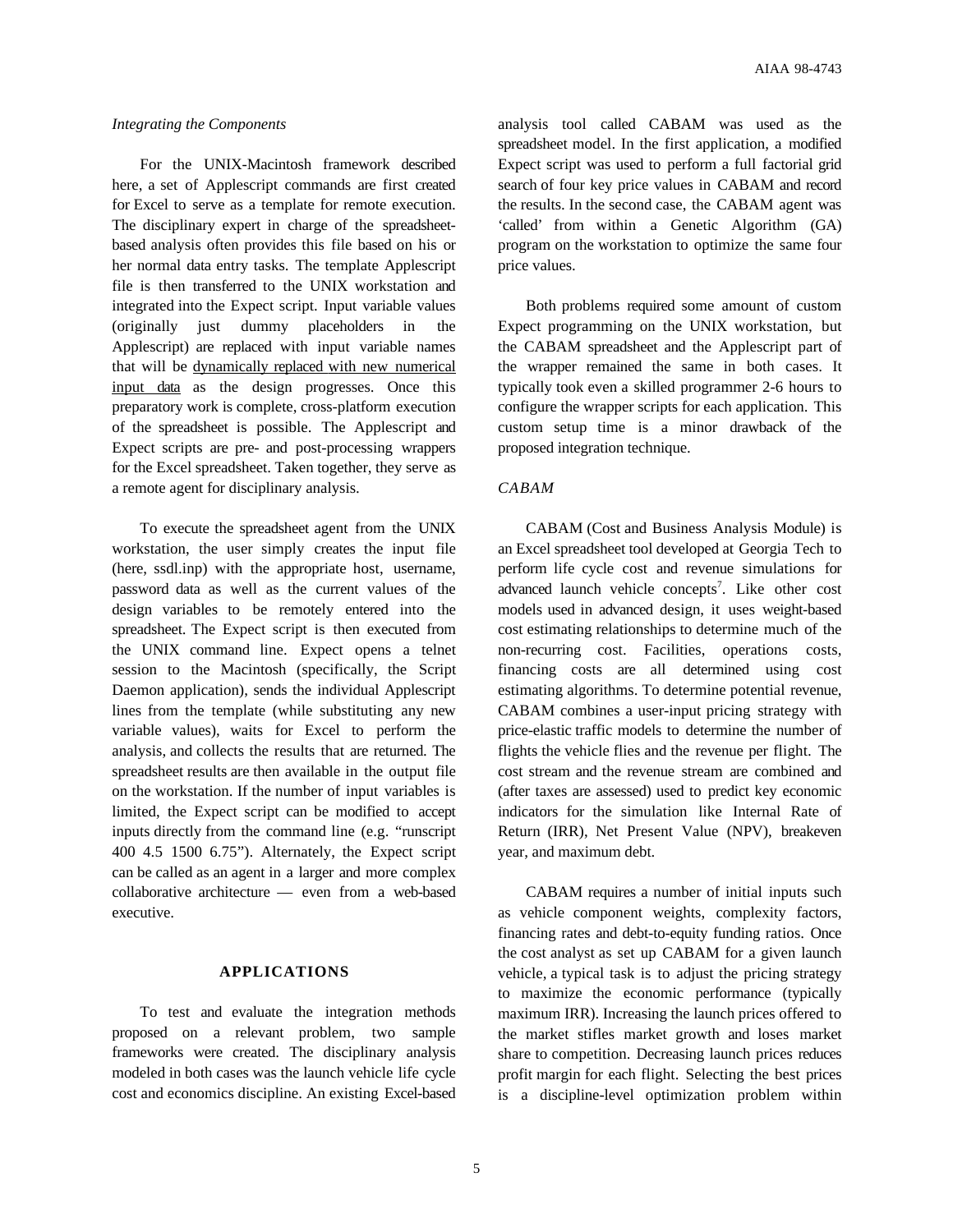CABAM. As discussed in reference 7, the gradientbased built-in Solver tool in Microsoft Excel does not perform well for globally optimizing the prices within CABAM due to the discrete and non-smooth nature of the optimization space. For example, a very small change in the price of delivering a pound of payload to orbit can result in an discontinuous change in required vehicle fleet size from 3 to 4 vehicles.

The CABAM model used in this optimization is customized for the *Argus* vehicle. *Argus* is a next generation launch vehicle with Maglifter launch assist<sup>8</sup>. The Maglifter is a magnetically levitated track and sled that provides 800 fps of horizontal velocity launch assist at takeoff. *Argus* has two rocket-based combined-cycle engines for main propulsion and uses lightweight materials and subsystems. *Argus* is capable of delivering 20,000 lb. to low earth orbit, or 11,100 lb. to the International Space Station orbit. It can also be configured with a crew transport module to deliver 6 passengers to the Space Station (fig. 2).



*Fig. 2. Argus Launch Vehicle*

The *Argus* CABAM model is set up to accept four different prices corresponding to the four different price elastic market models it is capable of addressing. They include government cargo, government passenger, commercial cargo, and commercial passenger rates. Because they all affect total flight rate, the prices are highly interrelated. Note that the commercial and U.S. government markets for cargo and passengers/tourists are treated separately because the government markets are relatively less price-elastic than future commercial markets. Prices are assumed to be per pound of cargo delivered to space station in the cargo cases or price per passenger in the case of the passenger missions. Previous trail and error methods have identified the price ranges shown in Table 1 to yield the most attractive IRR's for *Argus*.

| Market               | Price Range                           |  |  |  |
|----------------------|---------------------------------------|--|--|--|
| government cargo     | $$1300 - 1850$ (\$/lb.)               |  |  |  |
| government passenger | \$6 - 9 M (\$/passenger)              |  |  |  |
| commercial cargo     | $$700 - 1200$ (\$/lb.)                |  |  |  |
| commercial passenger | $$0.3 - 1.3 \text{ M}$ (\$/passenger) |  |  |  |

#### *Table 1. Price Ranges of Interest for* Argus

# *Grid Search*

The grid search is a simple brute force optimization strategy. It evaluates every combination of the chosen design variables within a given range and resolution (i.e. a full factorial search). While expected to be very computational inefficient, the exhaustive grid search is simple to program and by searching the entire design space in a structured way, there is a high confidence in finding a true, global optimum rather than a local optimum. This is an important consideration given the known non-smooth nature of the CABAM model. Once the region of the optimum IRR is found using the grid search, the result can be locally fined tuned using Excel's built-in Solver optimizer.

Using the integration techniques discussed above, the grid search application is implemented as follows (Fig. 3). The basic Expect script structure was modified to contain four nested loops to increment the four price variables over the range of interest. At the center of the nested loop, an Applescript template is updated with the latest price variable values and sent line-by-line to a host Macintosh and CABAM (via telnet and Script Daemon). With Applescript, the new prices are entered into CABAM, the resultant IRR is calculated, and the IRR result is returned to Expect script running on the UNIX workstation. The current price variables and the IRR are written to a text file and the loop continues. The final output file will contain the results of all combinations of the four design variables. To save time, the actual telnet and user login process is placed before the nested loops in Expect so the spreadsheet is left open during the grid search. After the loops are completed, the telnet session to the Mac is closed. Depending on the speed of the Macintosh used, the process of sending four prices to the CABAM agent and returning the result may take 2 to 8 seconds. The authors are aware that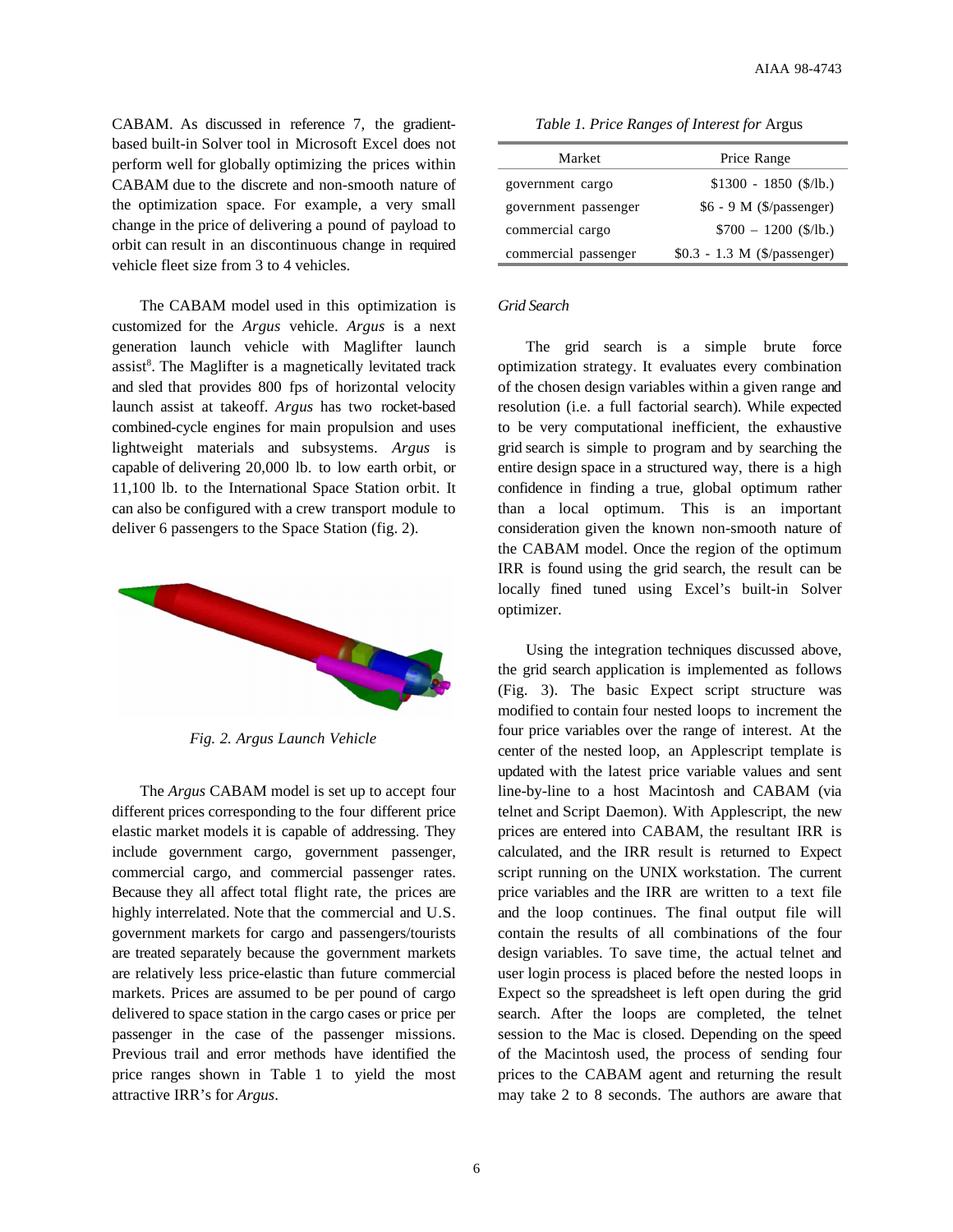this is not the most straightforward or the fastest way to implement a grid search on an Excel spreadsheet (for example, a Visual Basic® program was also written directly in Excel to perform the same task), but one of the goals of this implementation was to demonstrate the cross-platform integration and execution of the agent, and to validate it for future, more complex collaborative frameworks.



*Fig. 3. Grid Search with CABAM*

#### *Genetic Algorithm*

The Genetic Algorithm (GA) is a more complex global optimization method that is designed to work similar to Darwin's theory of survival of the fittest. It is hypothesized that the GA will more efficiently explore the CABAM price design space and arrive at an IRR solution similar to that produced by the grid search, but in a much shorter time. GA begins with a random set of candidate locations in the design space. In this case, the candidate locations are made up of random combinations of the four market prices (each limited to its preferred range from Table 1). The initial candidates comprise a 'population' of candidates. Typical population sizes for a problem of this size is 10 – 30 different candidates. This value does not change throughout an optimization. The process of a Genetic Algorithm is to successively improve the members of the population over a number of simulated 'generations'. GA consists of three operations that are executed in order on a given population to create the new, improved population of candidate designs. The processes are reproduction, crossover, and mutation. These processes are performed in a binary space in which the true variable values are mapped to binary values and these binary values are concatenated together to form 'chromosome strings'.

Reproduction is the process where the genetic algorithm duplicates some of the 'best' chromosomes

and removes some of the 'worst' chromosomes from the population. The population size will stay constant so some designs will appear more than once. During crossover, the genetic algorithm will pick two designs from the intermediate population and make two new unique designs from the two parents. This is done by splicing substrings of the parent chromosomes together to form the new chromosomes that will hopefully be better design points than either of the parents. The probability for crossover of two designs to occur is generally fairly high (otherwise the parents are passed to the next intermediate population unchanged). Mutation is a purely random process. A small number of binary digits in the chromosome string will be randomly changed to ensure that all possible combinations in the binary string will be represented. The probability for mutation to occur is usually a very low number so as to try not to change the population too much.

Once this final operation is complete, the new generation of chromosomes is mapped back to the true variable values and the CABAM agent is used to determine the best current candidate design in the population (highest IRR). Then the process is repeated for the next generation. The number of generations performed is usually predetermined (typically 5 - 20). Each generation uses approximately one call to the CABAM agent per member of the population (duplicate points are not recalculated), and due to the random nature of the GA, the entire process is usually restarted two additional times with a new initial population. So the number of times the CABAM agent is called in a GA search is approximately 3 \* population size \* number of generations.

Note that GA operates on discrete or discretized design variables when they are mapped to binary chromosomes. So like the grid search, the continuous price variables are converted to discrete representations over the range of interest. The resolution of the discretization process is controlled by the Nbit setting in the genetic algorithm. Nbits is the number of bits used to store each variable (i.e. there are  $2^{N_{\text{bits}}}$  number of discretized values inclusively between the high and low range limits for each variable). This directly affects the number of distinct 'steps' or values a variable can attain. The GA results are very sensitive to this setting and the population size.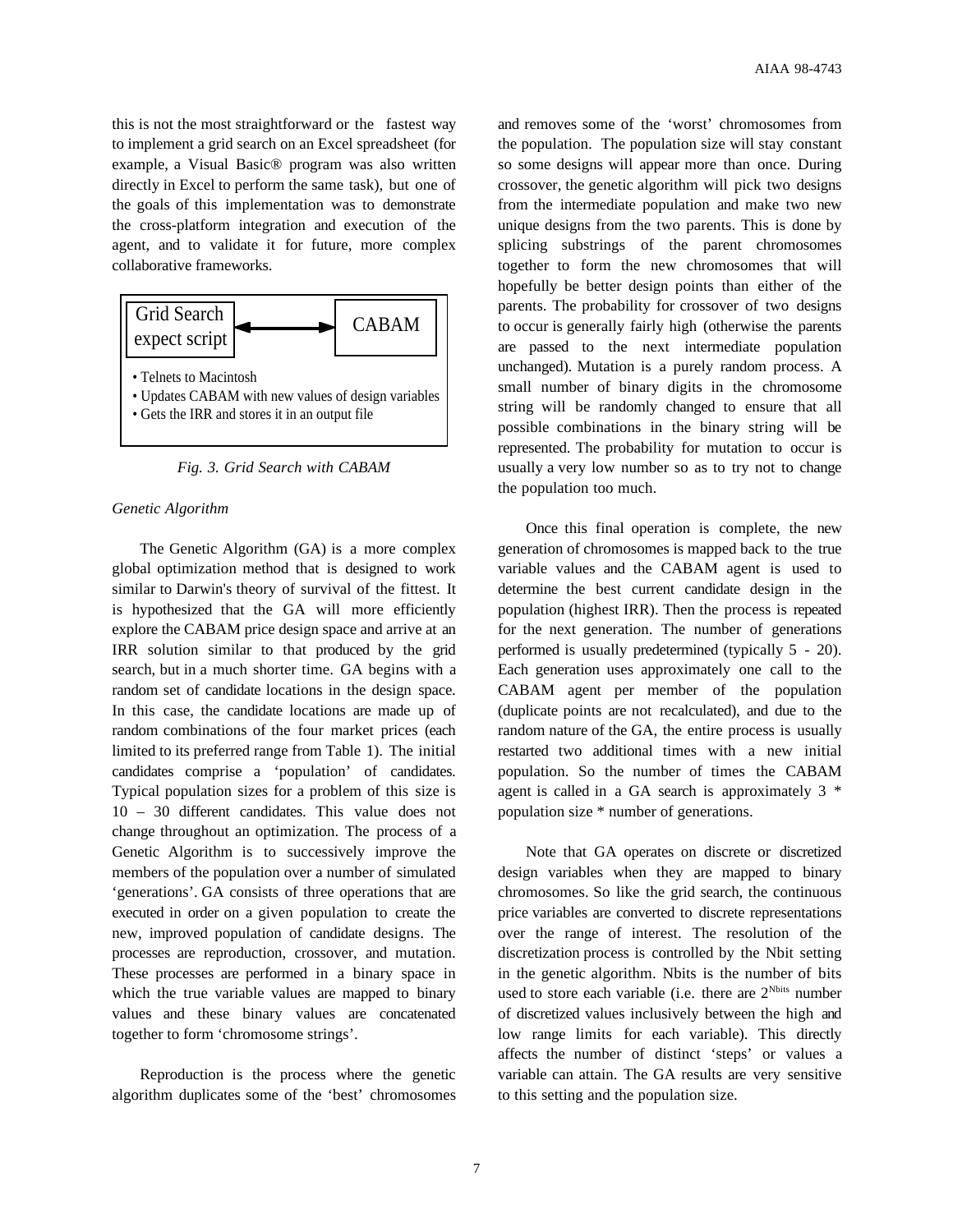The genetic algorithm code used for this study is written in Fortran and runs on a UNIX machine. It was written by Peter Gage then of Stanford University<sup>9</sup>. The parameters for the GA are set by the user in the 'genalg.inp' file. Here the user can change variables such as the population size, number of bits, and number of generations.

Nominally, the genetic algorithm program is set up to find the minimum of an algebraic objective function. The objective function is entered into the 'goalga.f' input file. Our goal was to replace the algebraic objective function with a call to the CABAM agent. Changes to the original goalga.f file were made so that it issues a UNIX system call.

 The new objective function system call is listed below. It writes the command 'ga a b c d' to the UNIX command line. Values for the four price variables from Table 1 are stored in the genetic algorithm as variables a, b, c, and d. So the command calls a short script named ga which in turn runs the Expect script ga.e and passes it the new values for the four price variables. ga.e subsequently accesses CABAM on the Macintosh.

```
write(cmd, *) 'ga ', a, b, c, d
call system(cmd)
```
 $open(UNIT = 23, FILE = '/tmp/goalga.out',$  $STATUS = 'OLD')$ read $(23, * )$  tmp print\*, tmp close(23) objective  $= 1 - \text{tmp}$ 

Note that the IRR is actually stored in the variable 'tmp' in this code. Since the GA is set to minimize 'objective', the last line converts a maximum IRR problem into a minimum objective problem for the GA (knowing that IRR is not expected to exceed 100%).

The ga.e script that updates CABAM and returns the IRR is a modified version of the Expect script listed earlier. The script takes the new values of the four design variables from the ga script, telnets to the Macintosh, updates CABAM with the new values, and returns the new IRR to the GA as the objective

function value (Fig. 4). The agent includes the main file that drives the process, ga.e; a file that contains all the input parameters such as the Macintosh hostname, username, password, etc.; and a text file that ga.e reads in that contains the Applescript template commands that drive the spreadsheet. The ga.e script assumes that the correct spreadsheet is already open on the Macintosh. This was done to save execution time. However, unlike the grid search case, the telnet session was opened and closed for each CABAM function call. Future refinements in the scripts will attempt to reduce execution time and avoid unnecessary telnet calls.



*Fig. 4. Genetic Algorithm with CABAM Agent*

Running the genetic algorithm with the CABAM agent calculating the objective function the command is as simple as running the GA by itself (i.e. type 'rungen' at the UNIX command line). The GA then runs through the desired number of generation and tries to optimize the four market prices. Information about optimization such as population history, best designs, and execution time are available in output files generated by the GA Fortran code.

# **RESULTS**

The techniques discussed above were implemented on networked computers at Georgia Tech. The UNIX Expect scripts and GA code were run on a Sun SparcServer running SUNOS 5.4. The Macintosh scripts were run on a PowerMac 7200/90 running MacOS 7.6.1 (this machine is relatively slow by today's standards). CABAM was run under Microsoft Excel version 5.0 for the Macintosh. Script Daemon version 1.0.0 was also used. The IRR results listed below correspond to an *Argus* launch vehicle configuration from November, 1997, and reflect the weights, complexity factors, and economic assumptions used by SSDL cost analysts at that time.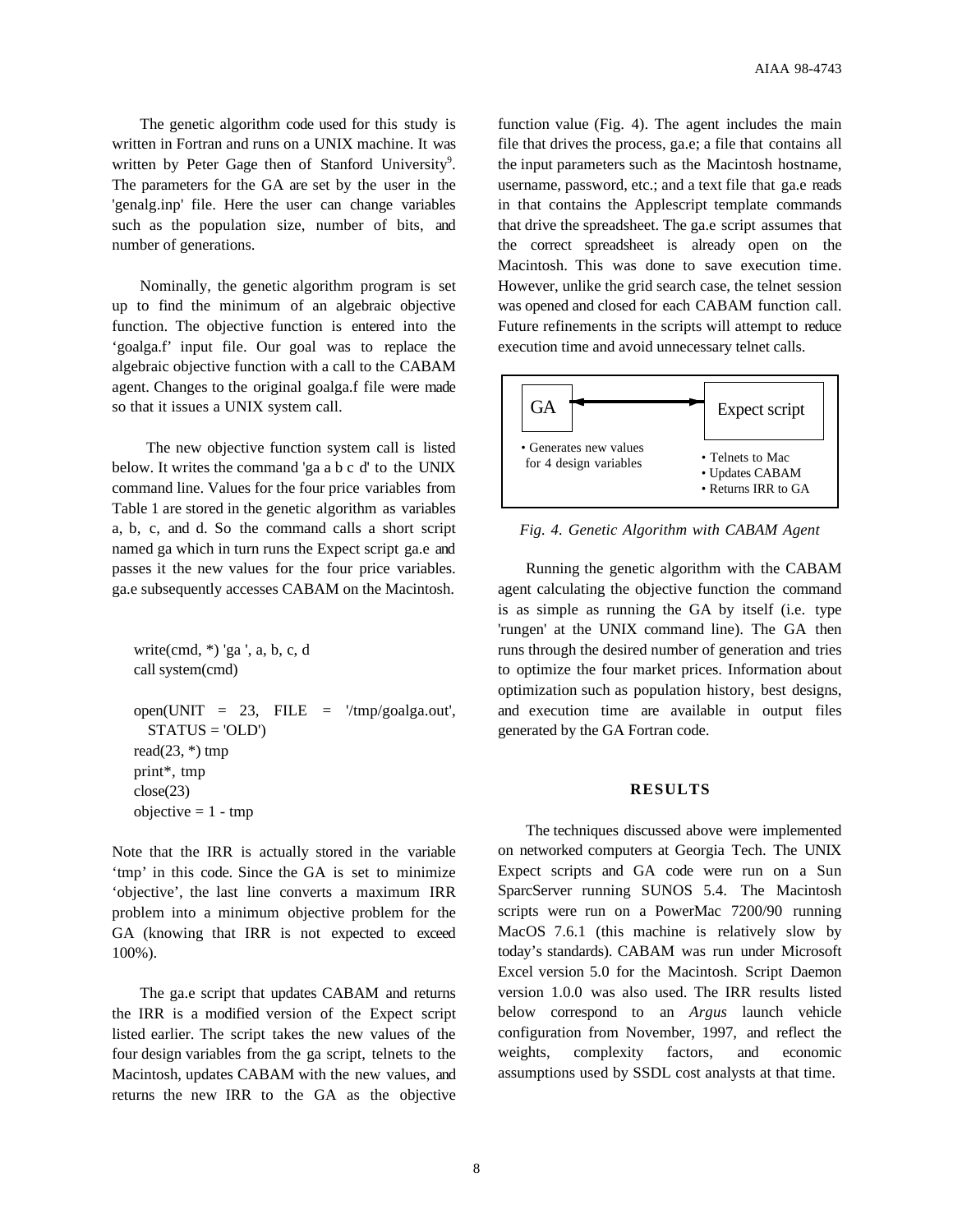| Price           | Range           | Increment |  |  |
|-----------------|-----------------|-----------|--|--|
| Gov. Cargo      | $$1300 - $1850$ | \$50      |  |  |
| Gov. Passenger  | $$6 - 9M$       | $$0.5$ M  |  |  |
| Comm. Cargo     | $$700 - 1200$   | \$50      |  |  |
| Comm. Passenger | $$0.3 - 1.3$ M  | \$0.1 M   |  |  |

*Table 2. Price Ranges for Grid Search*

#### *Grid Search Results*

The grid search implementation used the variable ranges and resolutions shown in Table 2 for each of the four price variables. Recall that the grid search is a full factorial and tests every combination of the four prices within the range. In this case, the method examined  $12*7*11*11 = 10,164$  combinations! The entire process took 1,420 minutes (nearly 24 hours) once started. This corresponds to about 8 seconds per CABAM execution.

The 10,164 results and the corresponding price inputs for each case were recorded in a large fivecolumn text file. That file was sorted to list the results by IRR in descending order. The four highest IRR results are shown in Table 3. The highest IRR results from the grid search are slightly above 27.8% and come from the same general region of the price design space (limited by the grid search resolution). In fact, there are nearly 20 designs in the grid search that produce IRR's above 27.8%. In contrast, poor locations in this rather limited design space result in IRR's of only 23.9%. Increases in IRR of 0.1% are considered significant in this problem.

As mentioned earlier, the built-in gradient-based Solver tool in Excel can be used to fine-tune these results within a local region and typically improves the IRR by 0.1% - 0.2% above the results shown.

| G. Cargo | G. Pass.     | C. Cargo | C. Pass. | <b>IRR</b> |
|----------|--------------|----------|----------|------------|
| \$1650   | \$9 M        | \$800    | \$0.7 M  | 27.86%     |
| \$1650   | \$7 M        | \$800    | \$0.8 M  | 27.85%     |
| \$1650   | \$8 M        | \$800    | \$0.8 M  | 27.85%     |
| \$1700   | <b>\$8 M</b> | \$800    | \$0.7 M  | 27.84%     |

Here, starting Solver at the top design improved the IRR to 28.06% while changing the four respective launch prices to \$1642.1, \$9.423 M, \$799.99, and \$0.725 M. It is interesting to note that starting Solver at the other three top designs always improved the IRR to nearly 28%, but no two cases resulted in the same optimized solution for the four prices — although the most dominant term, commercial cargo price, stayed very close to \$799.99 in all cases. Starting the Solver at the top design was the only case that resulted in the Government passenger price increasing beyond the ranges defined for grid search. The non-unique Solver solutions underscore the non-smooth nature of this particular analysis.

While the long execution time in this application is certainly cause for some concern, the scripts and wrappers developed by this research worked well. One can only speculate at the amount of time it would take for a human analyst to type in and record 10,164 price combinations! Regarding the cross-platform execution, the authors have found by experience that the method is subject to certain pitfalls. For example, if the Internet connection to either the UNIX machine or the Macintosh is interrupted during execution, then the process will fail. Due to the relatively intensive CPU requirements, the Macintosh cannot be used for other purposes during the execution. Even background applications such as automatic email checks should be suspended. Early in our implementation, these events were found to be the source of occasional data dropouts or corrupted data being returned and written to the text file for the affected price combination. Of course, these isolated cases could always be repeated manually and typed into the IRR text output file. In general though, our experience with the grid search application was very satisfactory.

# *Genetic Algorithm Results*

The GA implementation represents a case where the CABAM agent is integrated with a true optimization process running on a UNIX workstation. Here, one goal is to evaluate the operation of the CABAM agent within this framework. A second goal is to improve on the performance of the grid search method.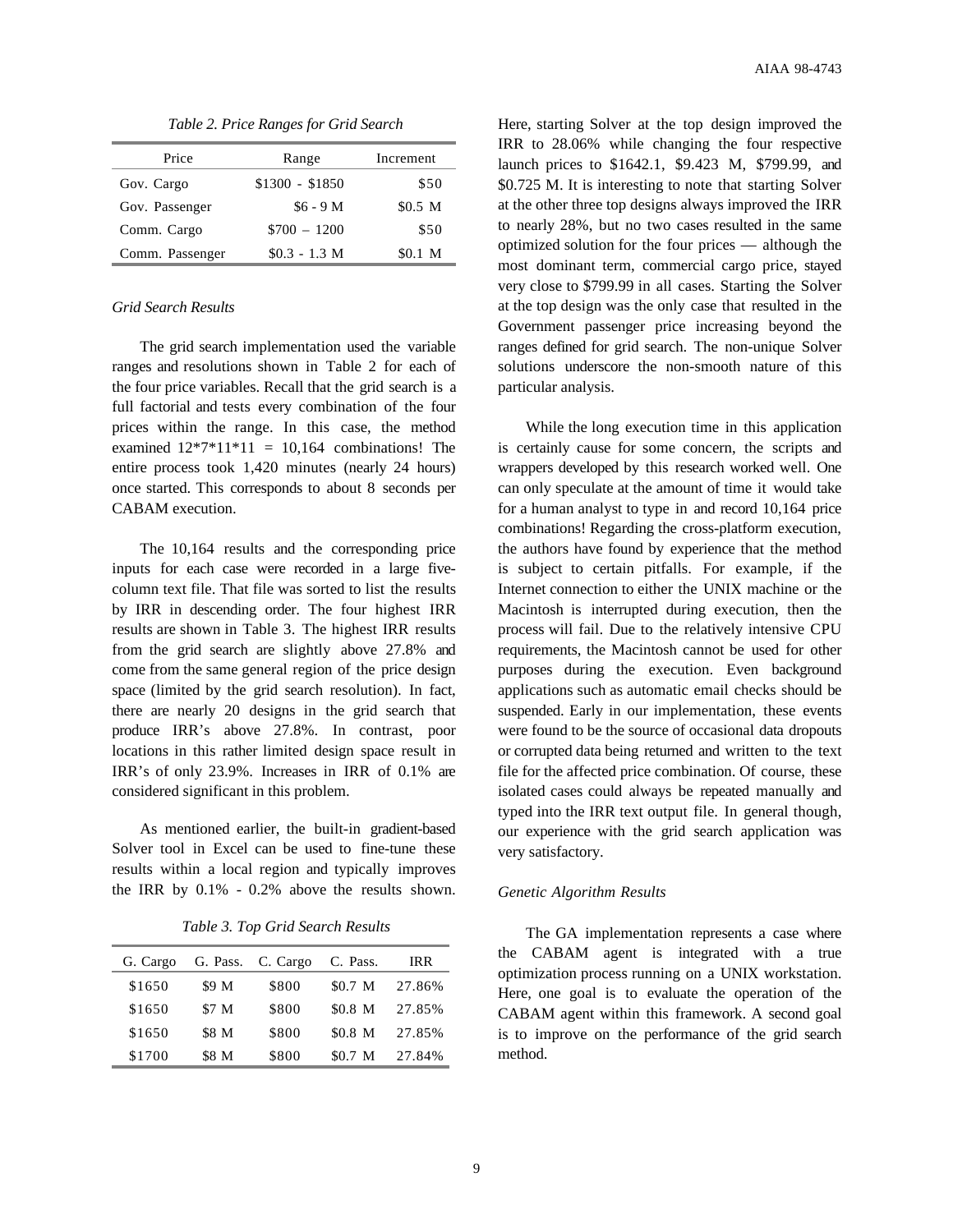| Case           | Pop Size | <b>N</b> bits  |    | Gener. G. Cargo G. Pass. C. Cargo C. Pass. Best IRR |          |       |           |        | Time (min) |
|----------------|----------|----------------|----|-----------------------------------------------------|----------|-------|-----------|--------|------------|
|                | 10       | 3              | 10 | \$1535                                              | \$8.14 M | \$843 | \$0.87 M  | 27.69% | 69         |
| 2              | 10       | $\overline{4}$ | 10 | \$1593                                              | \$9.0 M  | \$800 | $$0.83$ M | 27.83% | 69         |
| 3              | 10       | 8              | 10 | \$1701                                              | \$8.18 M | \$814 | \$0.66 M  | 27.80% | 69         |
| $\overline{4}$ | 10       | 4              | 5. | \$1593                                              | \$9.0 M  | \$800 | $$0.83$ M | 27.83% | 35         |
| 5              | 20       | 8              | 10 | \$1645                                              | \$8.21 M | \$829 | $$1.03$ M | 27.81% | 149        |

*Table 4. Genetic Algorithm Results*

Five separate run cases were performed with the GA, with varying population size, the level of discretization (Nbits), and the number of generations performed. Each GA case was repeated three times with different random starting populations. The chance of crossover was set at 70% and the chance of mutation was set at 10%. The best results from each of these cases are shown in Table 4.

Note that Nbits creates  $2^{Nbits} - 1$  resolution 'steps' for each price variable range from Table 1 (all four variables are discretized to the same number of steps in GA). For example, when Nbits  $= 4$ , the resolution on the government cargo price will be \$36.67 and the resolution on commercial cargo price will be \$33.33. This is roughly comparable to the resolution examined in the grid search and is the discretization used in cases 2 and 4. Cases 1 and 3 are relatively less and more finely resolved, respectively. As Nbits is increased, GA can address even finer resolutions over the range of interest. Increasing the resolution in the grid search would quickly become prohibitive.

While the primary goal of this research was to demonstrate the utility of the cross-platform integration procedure for a representative problem, there were several interesting GA-specific results also obtained. For example, all of the results shown in Table 4 are very close to the best IRR obtained with the grid search, but were obtained in a fraction of the time — less than 10% in some cases. This is true even though the additional telnet sessions increase the CABAM agent runtime to over 15 seconds per function call. The GA was certainly proven to be a more efficient search mechanism.

Nbits (resolution) was increased from 3 to 4 to 8 between cases  $1 - 3$ . Surprisingly, the best result was not at the finest resolution, but was found at Nbits  $=$  4. While the authors believe that Nbits  $= 3$  is slightly marginal for this problem, the differences in IRR between the Nbits  $= 4$  and 8 cases was not considered significant. Both were adequate, but higher values for Nbits are believed to result in diminishing returns.

A sensitivity test on number of generations (Gener.) in case 4 resulted in the exact same solution in only five generations that case 2 found after 10 generations! In general, a larger population size allows a smaller number of generations, but in practice a balance must be struck between the two. Setting either variable too low is unwise. In this case, the fact that the entire GA is repeated three times helps reduce the possibility of 'immature' final populations. However despite the time savings, the authors have more confidence in the settings in case 2 for a general problem of this type.

The final case, case 5, is a 'brute force' case with a high resolution and a relatively large population size. While the computational time doubles to over two hours, the results do not improve on case 2. Clearly, we have reached a point of diminishing returns. Like the grid search, GA is probably best used to perform a coarse search for the most attractive price region, to be followed up with a gradient-based method to fine-tune the results. Here, starting Excel's Solver from the price point produced in case 2 results in an improvement in IRR to 28.04%. Corresponding prices are \$1561, \$9.423 M, \$799.99, and \$0.891 M respectively. As in the grid search, the non-smooth nature of the design space is very evident. Several price combinations produce nearly the same high IRR. As before, the dominant term is commercial cargo price and is always near \$800 at the optimum.

Like the grid search implementation, the use of the proposed technique to integrate the spreadsheet into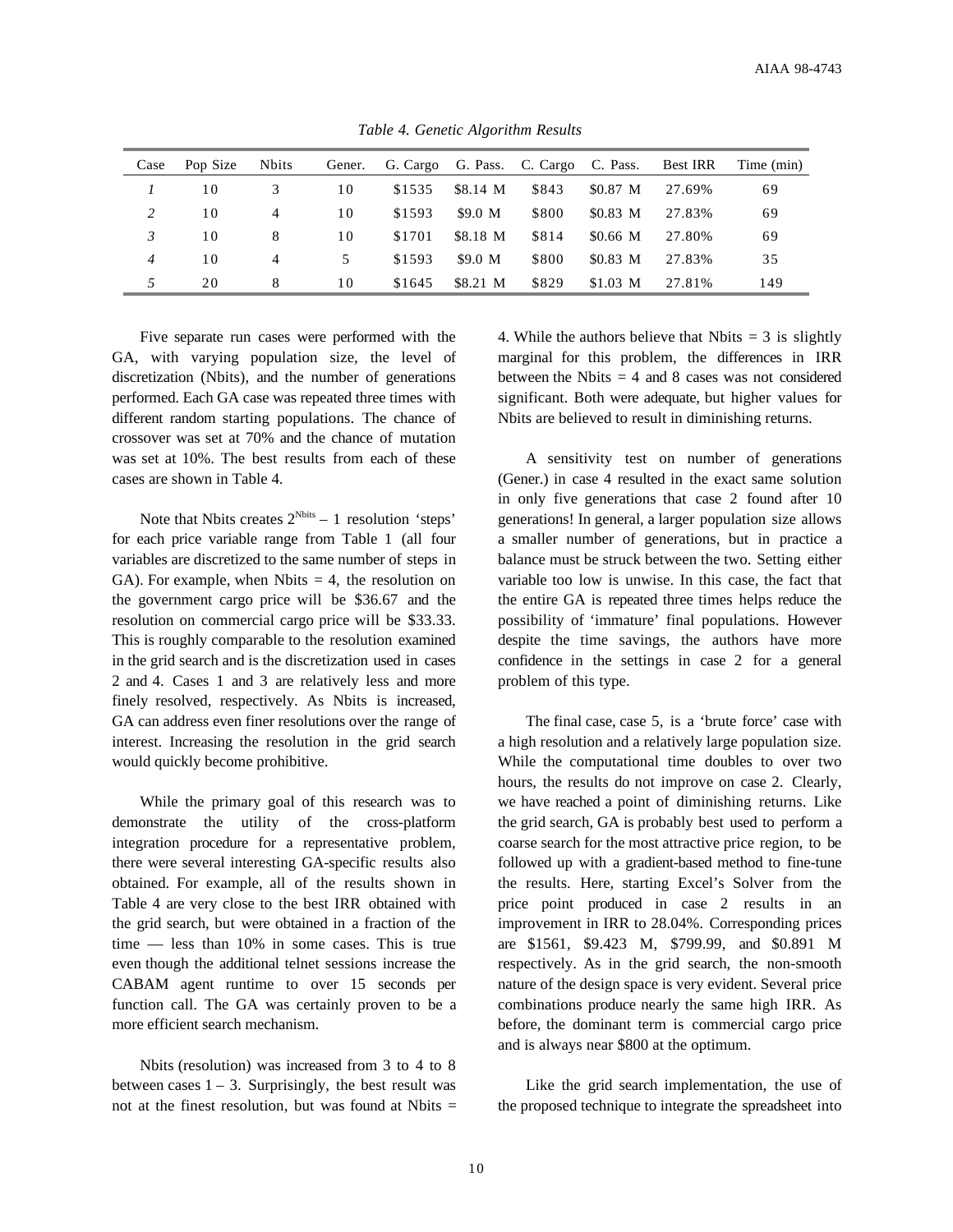a UNIX-based optimization process was successful. In this case, the custom setup process was slightly more complex and time consuming (modifying the GA objective function to call the remote CABAM agent), but not excessive. Setup time for a skilled programmer was on the order of  $4 - 6$  hours.

# **SUMMARY**

The primary goal of this research was to develop, implement, and test a cross-platform technique for integrating remote Microsoft Excel® spreadsheets used for disciplinary analysis on Macintosh personal computers with executive programs and optimizers resident on UNIX workstations. The proposed technique makes use of Expect scripting on the UNIX machine, Applescript® on the Macintosh to manipulate cells in the spreadsheets, and Script Daemon® on the Macintosh to receive Applescripts via an Internet connection (telnet). While this technique is not particularly fast, it preserves the distributed, collaborative nature thought to be important to future advanced design environments. In addition, the method has the flexibility to accommodate a range of spreadsheet-based analysis tools already in use in the advanced space vehicle design community.

To test the proposed integration techniques on a relevant problem, this study created a spreadsheet agent for advanced launch vehicle cost analysis using an existing Excel-spreadsheet (CABAM) and several custom script wrappers. Two simple cross-platform frameworks were created with the new remote agent to optimize the proposed market prices for an advanced launch vehicle. An exhaustive grid search hosted on the UNIX machine made use of the CABAM agent to perform a full-factorial search over 10,000 market price combinations. A genetic algorithm was also used to optimize the same agent, and showed efficiency gains in terms of reduced search time. Results from both methods subsequently benefited from fine-tuning within a local region using a gradient-based optimizer. Except for some limited robustness and speed concerns, the proposed cross-platform integration techniques were considered successful in these applications.

# **ACKNOWLEDGEMENTS**

This research was partially supported under a NASA Marshall Space Flight Center STTR in cooperatation with International Space Systems, Inc. Partial support was also provided by NASA Langley Research Center under cooperative agreement number NCC1-229.

The authors wish to acknowledge the work of David Acton in helping develop key scripting techniques and procedures in support of this work. The work of graduate students Jeff Whitfield and 'Mike' Hosung Lee in developing the CABAM cost model and making it available for this research is also appreciated.

#### **REFERENCES**

- 1. Goldin, D. S., "Tools for Going Faster & Farther," *ASEE Prism*, September, 1998, pp. 30 – 36.
- 2. Noor, A. K., Venneri, S. L., Housner, J. M., and Peterson, J. C., "A Virtual Environment for Intelligent Design," *Aerospace America*, April, 1997, pp. 28 – 35.
- 3. Acton, D. E. and Olds, J. R. "Computational Frameworks for Collaborative Multidisciplinary Design of Complex Systems," AIAA 98-4942, 7<sup>th</sup> AIAA/USAF/NASA/ISSMO Symposium on Multidisciplinary Analysis and Optimization, St. Louis, MO, September 2-4, 1998.
- 4. Hale, M.A., Craig, J.I., "Techniques for Integrating Computer Programs into Design Architectures," AIAA 96-4166, 6<sup>th</sup> AIAA/ NASA/ISSMO Symposium on Multidisciplinary Analysis and Optimization, Bellevue, WA, September 4-6, 1996.
- 5. Moore, A. A., Braun, R. D., Powell, R. W., and Qualls, G. D., "Determination of Optimal Launch Vehicle Technology Investment Strategies During Conceptual Design," AIAA 96-4091, 6<sup>th</sup> Annual AIAA/NASA/ISSMO Symposium on Multidisciplinary Analysis and Optimization, Bellevue, WA, September 4-6, 1996.